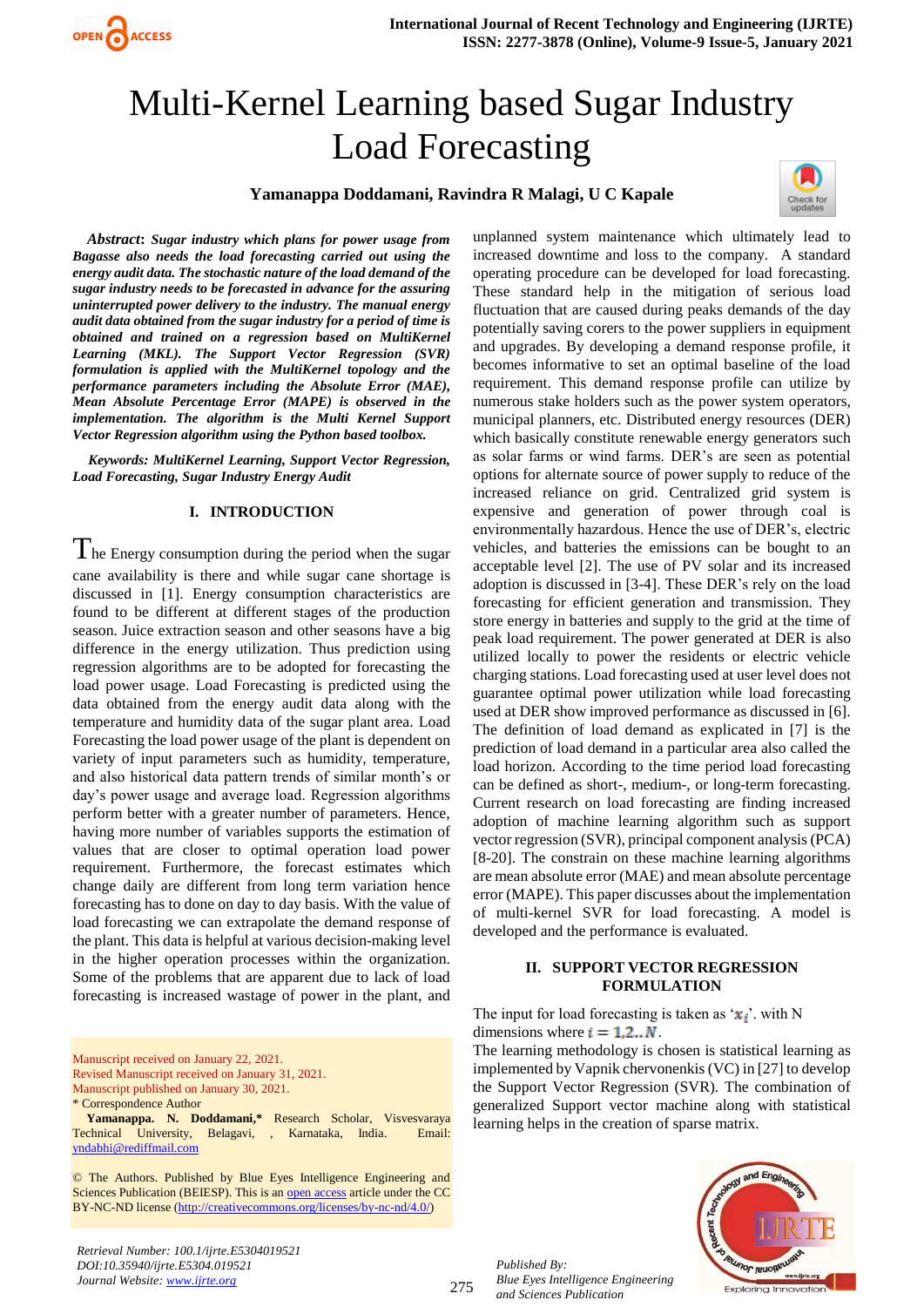## **Multi-Kernel Learning based Sugar Industry Load Forecasting**

The classifier can be optimized using the objective function below:

$$
min\frac{1}{2}||w||^2 + C\sum_{i=1}^N \zeta_i
$$

Where,  $\|w\|$  is the amplitude of normal vector coefficients, C is the positive defined trade-off parameter between model simplicity and classification error.  $\zeta_i$  is the vector of the slack variable.

The constraints subject to,

$$
\begin{aligned} y_i - w^T \varphi(x_i) &\le \varepsilon + \xi_i^* \qquad i = 1 \dots N \\ w^T \varphi(x_i) - y_i &\le \varepsilon + \xi_i \qquad i = 1 \dots N \\ \xi_i \qquad, \xi_i^* &\ge 0 \quad i = 1 \dots N \end{aligned}
$$

Where is the slack variable to guard against outliers. The Lagrange multipliers, or dual variables, are, and nonnegative real numbers. is the threshold value that defines the margin between the hyperplane with the support vector. The normal vector is defined by the equation:

$$
w = \sum_{i=1}^{N_{SV}} (a_i - a_i^*) k(x_i, x)
$$

Where the kernel function is defined as:

 $k(x_i, x) = \varphi(x_i), \varphi(x)k(x_i, x) = \varphi(x_i), \varphi(x)$ 

Using multi-kernel to finding the transformation is carried out by adding multiple kernels or mixing multiple kernels using the equation below.

$$
\sum_{i=1}^{n} \phi(x_i) \phi(x) \sum_{i=1}^{n} \phi(x_i) \phi(x)
$$

The constants like  $\xi_i$ ,  $\xi_i^* \xi_i$ ,  $\xi_i^*$  and  $\alpha, \alpha^* \alpha, \alpha^*$  are optimized to map the objective function on the input output curve fitting.

Training Phase:

The primary purpose of the Demand response is to improve the grid risk that is posed during peak period. The approach to ensure safety is compute the load baseline. This is one of the challenges in the implementation of the DR program i.e. the computation of the load baseline. The non-linear mapping of the input data on the load forecasting using multi kernel is the approach of training the model. The variables that are input to the model include humidity, temperature, day of the week, current power usage, and historical data of the similar parameter at similar days of the year.



The incoming data is first preprocessed to remove outliers and also to remove transients. The data is then split into parts, one part is taken as the training data points and the other is taken

*Retrieval Number: 100.1/ijrte.E5304019521 DOI:10.35940/ijrte.E5304.019521 Journal Website: www.ijrte.org*

as the test data point. The model is first trained in the training data points and later the accuracy and fit is check using the test data point. The measure of the correctness of the model is difference in error between the model and the test data points. The parameter that is used is mean square error (MSE) or mean absolute percentage error (MAPE).



The training of the model that was done using MKSVR is then feed with the future data to compute the load base line on hourly basis to get real time informatics.

#### **III. RESULTS AND DISCUSSIONS**

To verify the working of the model a short-term load forecasting was carried out. The inputs to the forecasting model along with the load output parameter is tabulated in the table given below,

| rabica mpat and Output variables |                                                        |                             |  |
|----------------------------------|--------------------------------------------------------|-----------------------------|--|
| SI                               | Input                                                  | Output                      |  |
|                                  | Previous day same hour load                            |                             |  |
| $\mathcal{L}$                    | Previous week same hour load                           | Load of the<br>specific day |  |
|                                  |                                                        | of testing                  |  |
| 3                                | Average of last 24 hour load                           |                             |  |
|                                  | Working or non-working day<br>considering the holidays |                             |  |
| 5                                | Hour of the data                                       |                             |  |
|                                  | Day of the week                                        |                             |  |

| <b>Table.1 Input and Output Variables</b> |  |  |
|-------------------------------------------|--|--|
|-------------------------------------------|--|--|

The histogram of the input data is given in the below figure and these data are trained with different hyperparameter values models. The code was developed in Python language to apply Load Forecasting for the input output pair that is mentioned in the Table 1. The training models are developed using the "MKLpy" toolbox where the multi-kernel is developed while "sklearn" toolbox is used to adopt the SVR model. In order to visualize the input data, a histogram is created using the input variables as mentioned in Table 1. The given below shows the histogram.



*Published By: Blue Eyes Intelligence Engineering and Sciences Publication*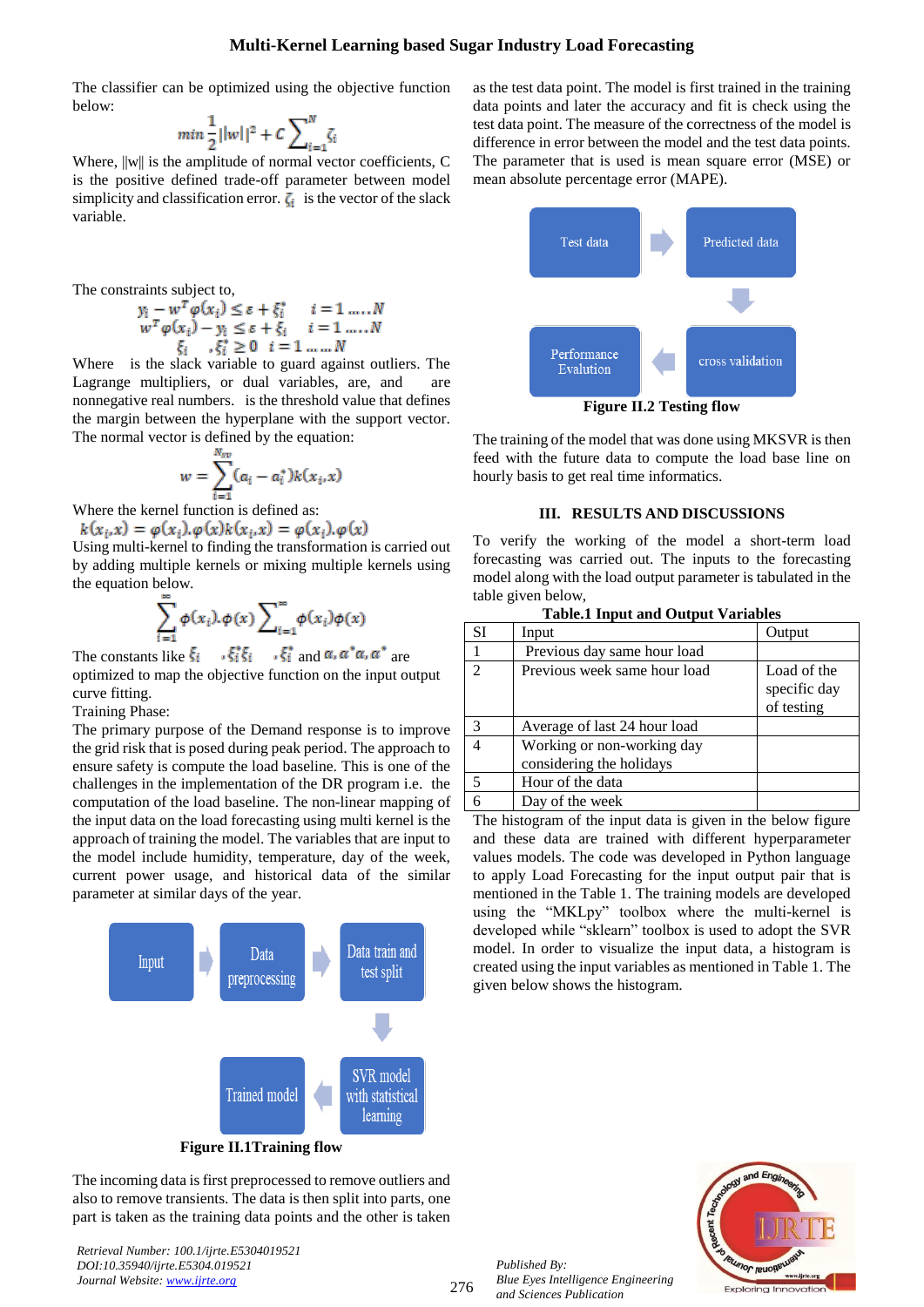



**Figure 4. C,**  $\epsilon$  **vs**  $\epsilon$  **vs**  $MAE$ 

Constant C and  $\zeta_i$  is optimized for the best MAE and MAPE. Formula of MAE is as defined is shown below:

$$
\sum_{i=1}^n |y_i - x_i|
$$

Where  $y_i$  is the prediction,  $x_i$  is the true value. The formula for MAPE is shown below:

$$
\frac{100}{n}\sum_{i=1}^n\frac{y_i-x_i}{y_i}
$$

The values of C,  $\epsilon \epsilon$  and MAE is tabulated in the Table 2.

|                | <b>MAE</b>         | <b>MAPE</b>         |
|----------------|--------------------|---------------------|
| 0.5            | 2.2650714194016865 | 0.25176062321357795 |
| 1              | 2.48212565032939   | 0.2816567895339256  |
| $\overline{c}$ | 4.6868443372757245 | 0.40589642170913653 |
| 3              | 6.275930395532303  | 0.6803164465633526  |
| 4              | 5.68427413121331   | 0.5311408280293644  |
| 5              | 7.686513974483534  | 0.6477176555458856  |
| 6              | 9.056905365751218  | 0.8206941281890189  |

#### **Table 2.C, MAE and MAPE**

 The Table 2 defines the MAPE that is obtained from the variable hyper-parameters (C) that is involved in the implementation The Table 2 infers that the MAE and MAPE is best for the C value with 0.5 value. Although the power shutdown that is there in the dataset is not considered as the shutdown there is a good regression performance for lower C values.

#### **IV. CONCLUSION**

In conclusion multi-kernel machine learning algorithm is implemented in load forecasting for estimate the demand response and computing the load power baseline for sugar industry. The tools used for implementing the machine learning algorithm were acquired from sklearn and MKL py. The model is developed on top of the multi-kernel form MKLpy libraries and SVR from sklearn library. The objective function of MAPE is observed for variable hyper-parameter. We have demonstrated that MKSVR performs satisfactorily and minimal error between observed data point and predicted

*Retrieval Number: 100.1/ijrte.E5304019521 DOI:10.35940/ijrte.E5304.019521 Journal Website: www.ijrte.org*

data point. This is established through minimizing the error of MAPE objective function

#### **REFERENCES**

- 1. Kriengkrai Assawamartbunlue et al,"Specific Energy Consumption of Sugar Cane Mills in Thailand", CHEMICAL ENGINEERING TRANSACTIONS, The Italian Association of Chemical Engineering,VOL. 70, 2018
- 2. Bloomberg New Energy Finance, "New energy outlook 2018," 2018. [Online]. Available: https://about.bnef.com/new-energy-outlook/
- 3. W. Gerardi and D. O'Connor, "Projections of uptake of small scale systems," 2017. [Online]. Available: https://www.aemo.com.au/ Electricity/National-Electricity-Market-NEM/Planning-and-forecastin g/

Electricity-Forecasting-Insights/2017-Electricity-Forecasting-Insights / Key-component-consumption-forecasts/PV-and-storage

- 4. "2016 National Electricity Forecasting Report," 2016. [Online]. Available:
- https://www.aemo.com.au/Electricity/National-Electricity-Market-NE M/ Planning-and-forecasting/National-Electricity-Forecasting-Report
- 5. P. Scott and S. Thi´ebaux, "Distributed Multi-Period optimal power flow for demand response in microgrids," in ACM e-Energy, Bangalore India, jul 2015. [Online]. Available: http://users.cecs.anu.edu.au/∼pscott/extras/ papers/scott2015.pdf
- 6. CIGRE. (2016) Cigre working group concludes demand forecasting study. [Online]. Available: https://www.cigreaustralia.org.au/news/features/cigre-working-groupconcludes-demand-forecasting-study/
- 7. R. Weron, Modeling and Forecasting Electricity Loads and Prices. John Wiley & Sons Ltd, dec 2006.
- 8. H. Hippert, C. Pedreira, and R. Souza, "Neural networks for short-term load forecasting: a review and evaluation," IEEE Transactions on Power Systems, vol. 16, no. 1, pp. 44–55, 2001. [10] AEMO, "Forecast accuracy report 2017," 2017. 55 56 REFERENCES
- 9. S. Rahman and O. Hazim, "A generalized knowledge-based short-term load forecasting technique," IEEE Transactions on Power Systems, vol. 8, no. 2, pp. 508–514, may 1993.
- 10. T. Senjyu, S. Higa, and K. Uezato, "Future load curve shaping based on similarity using fuzzy logic approach," IEE Proceedings - Generation, Transmission and Distribution, vol. 145, no. 4, p. 375, 1998.
- 11. T. Senjyu, P. Mandal, K. Uezato, and T. Funabashi, "Next day load curve forecasting using recurrent neural network structure," IEE Proceedings - Generation, Transmission and Distribution, vol. 151, no. 3, p. 388, 2004.
- 12. C. Dou, Y. Zheng, D. Yue, Z. Zhang, and K. Ma, "Hybrid model for renewable energy and loads prediction based on data mining and variational mode decomposition," IET Generation, Transmission & Distribution, vol. 12, no. 11, pp. 2642–2649, jun 2018.
- 13. G. E. P. Box, G. M. Jenkins, and G. C. Reinsel, Time Series Analysis. John Wiley & Sons, Inc., Jun 1970.
- 14. A. E. Desouky and M. E. Kateb, "Hybrid adaptive techniques for electric-load forecast using ANN and ARIMA," IEE Proceedings - Generation, Transmission and Distribution, vol. 147, no. 4, p. 213, 2000.
- 15. J. W. Taylor and P. E. McSharry, "Short-term load forecasting methods: An evaluation based on european data," IEEE Transactions on Power Systems, vol. 22, no. 4, pp. 2213–2219, Nov 2007.
- 16. S. Arora and J. W. Taylor, Short-Term Forecasting of Anomalous Load Using Rule-Based Triple Seasonal Methods," IEEE Transactions on Power Systems, vol. 28, no. 3, pp. 3235–3242, Aug 2013.
- 17. C. J. Bennett, R. A. Stewart, and J. W. Lu, "Forecasting low voltage distribution network demand profiles using a pattern recognition based expert system," Energy, vol. 67, pp. 200–212, Apr 2014.
- 18. S. Karthika, V. Margaret, and K. Balaraman, "Hybrid short term load forecasting using ARIMA-SVM," in 2017 Innovations in Power and Advanced Computing Technologies (i-PACT). IEEE, Apr 2017.



277